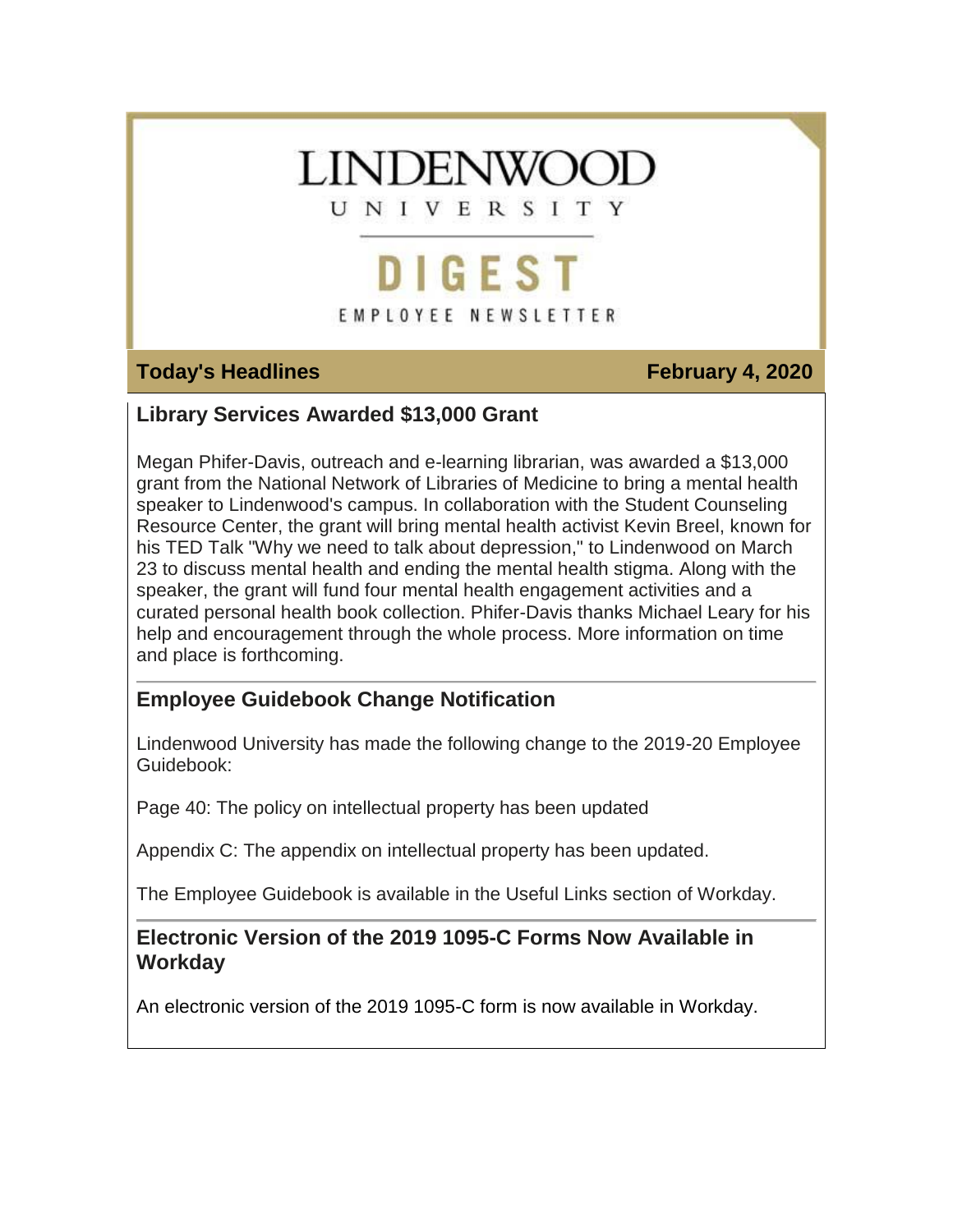To access your forms, click on the "Pay" worklet and choose "My ACA Forms" under the "My Statements" menu. If your form does not automatically pop up after the processing window disappears, you can find it on your W: drive in Workday or in your notifications.

Paper copies of the 1095-C forms will be mailed to the home address on file.

If you have any questions, please reach out to the benefits office at [cterry@lindenwood.edu.](mailto:cterry@lindenwood.edu)



#### **Lindenwood Choirs to Perform with St. Louis Philharmonic Orchestra**



On Feb. 21, choirs from Lindenwood University's Music Program will join choruses from St. Charles Community College and St. Louis Community College - Meramec in performance with the [St. Louis Philharmonic Orchestra.](https://hes32-ctp.trendmicro.com/wis/clicktime/v1/query?url=https%3a%2f%2fcustapp.marketvolt.com%2flink%2fDhWYlooNAw%3fCM%3d1458424455%26X%3d70525052&umid=936f5c10-19b5-454e-9ea7-ce2d41dbfea3&auth=bc7ac43e330fa629f0cfb11786c85e83c10d06b8-3d780213d14b6717225c94608a3bece201b3946e) The concert beings at 8 p.m. in the Lindenwood Theater at the J. Scheidegger Center for the Arts.

Lindenwood University students, faculty, and staff can pick up two FREE tickets for this special concert with their Lindenwood University IDs at the Scheidegger Center box office. Visit [LUBoxOffice.com](https://hes32-ctp.trendmicro.com/wis/clicktime/v1/query?url=https%3a%2f%2fcustapp.marketvolt.com%2flink%2f9oG6pbi64I%3fCM%3d1458424455%26X%3d70525052&umid=936f5c10-19b5-454e-9ea7-ce2d41dbfea3&auth=bc7ac43e330fa629f0cfb11786c85e83c10d06b8-27f8c921f3c4ac39121145c9a96098b37a1df8ed) for complete details on this performance.

#### **How African-Americans Shaped Society from a Religious, Fashion, Criminal Justice, and Historical Perspective**

Lindenwood University will host a panel discussion, "How African-Americans Shaped Society from a Religious, Fashion, Criminal Justice, and Historical Perspective," from 4 to 5 p.m. on Tuesday, Feb. 18, in the Library and Academic Resources Center Theatre.

Panelists:

Dr. Ted Cohen, Associate Professor, History Rev. Dr. Nichole Torbitzky, Assistant Professor, Religion Dr. Chajuana Trawick, Endowed Chair, Fashion Business & Design Dr. Pernell Witherspoon, Professor, Criminology & Criminal Justice

Moderator: Dr. Shane Williamson, AVP, Student Life & Diversity/Chief Diversity Officer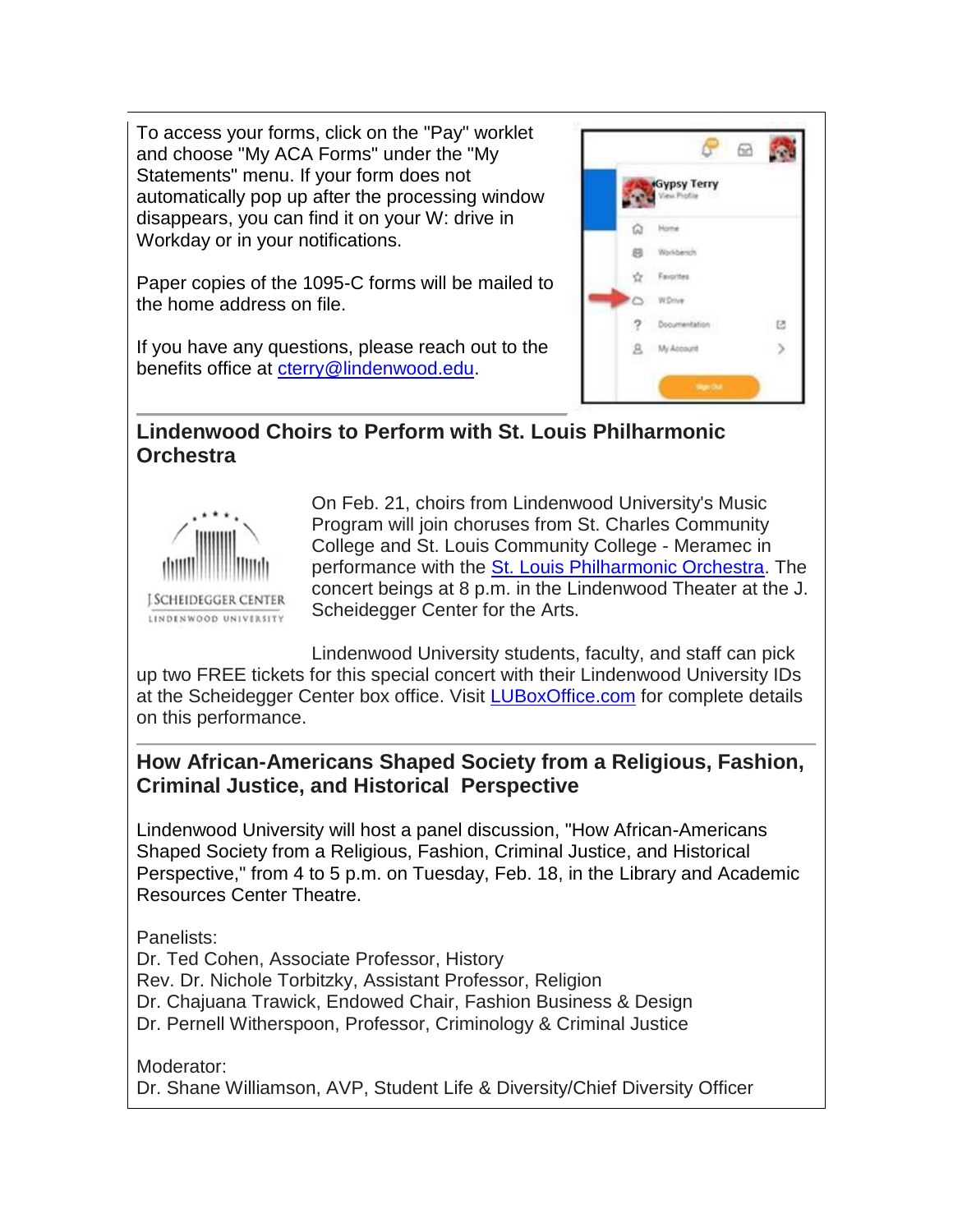### **Full-Term Classroom Changes in EMS & CAMS**

Lindenwood recently transitioned to the EMS scheduling system, and feedback has been positive regarding the transparency of the spaces utilized. A few procedures are in place for instructors who would like to move their classrooms for a full term. Classroom assignments must be updated in the CAMS portal and EMS. This requires the Office of Academic Services to be notified. Requests for use of classrooms for one or two times during the term will continue to be placed through EMS.

Please follow the steps below for moving a course for the full term.

1. ADA requests - a. Contact Jeremy Keye at 636-949-4510 or [JKeye@lindenwood.edu](mailto:JKeye@lindenwood.edu) if the move of classroom is for ADA needs. He will then reach out to the associate registrar requesting the change.

2. Full-Term Classroom Change - a. Contact Associate Registrar Mary Stacy-Brewer at 636-949-4331 or [MStacy-Brewer@lindenwood.edu.](mailto:MStacy-Brewer@lindenwood.edu)

b. Provide the department, course ID, and section of the courses to be moved. Ex: AAD 10100.01

c. List preferred building(s), classroom(s), and alternatives

d. List preferred furniture (desks vs. tables/chairs) and if the furniture is required to be mobile within the space for group work.

Confirmation of the classroom change is not official until you have been notified by Stacy-Brewer.

#### **Pronouns in Canvas**

Lindenwood Online, Academic Services, and the Center for Diversity & Inclusion are partnering together to introduce Pronouns Now on Canvas. All Lindenwood Lions are invited to add their pronouns to their [Canvas accounts](https://hes32-ctp.trendmicro.com/wis/clicktime/v1/query?url=https%3a%2f%2fcustapp.marketvolt.com%2flink%2fbFpohLEpAz%3fCM%3d1458424455%26X%3d70525052&umid=936f5c10-19b5-454e-9ea7-ce2d41dbfea3&auth=bc7ac43e330fa629f0cfb11786c85e83c10d06b8-df0106e1063702d1d1d17c30bc757d219727999a) and the steps to do so are listed here: Account > Settings > Edit Settings > Pronouns > Select Pronouns > Update Settings. If you have questions about this process, please contact [Jennifer Spellazza](mailto:jspellazza@lindenwood.edu). #LionsUnited

#### **An Invitation to Participate - Provost Search**

Dr. Marilyn Abbott has announced that she will retire from the role of provost in June. The search for her replacement has been underway. There were 75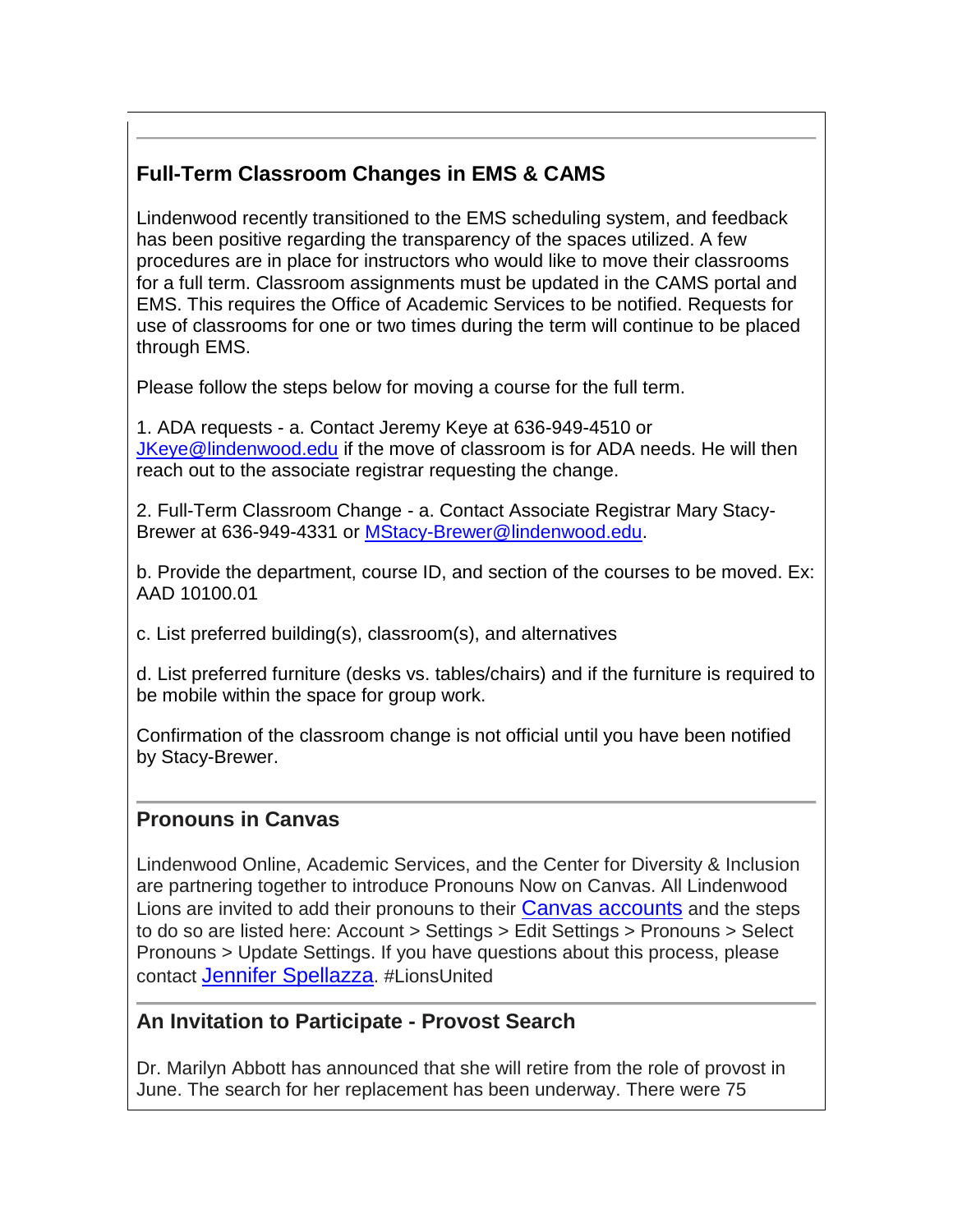applicants for this position, and the screening committee has narrowed it down to three.

All faculty, staff, administrators, and student government representatives are invited to meet the finalists at 8:45 a.m. on Feb. 3, 4, and 5 in the Scheidegger Center's Lindenwood Theater. The candidates will share their professional backgrounds and present on a topic provided by the screening committee. The presentations will be followed by a short Q&A session. Attendees will be asked to complete a five-question survey that will be reviewed as part of the final selection process.

Please take part in this important opportunity.

#### **Make-A-Wish Fundraiser - February 4**

Join the Student-Athlete Advisory Committee at Ruma's Deli and Big Richards in St. Charles from 11 a.m. to 8 p.m. on Tuesday, Feb. 4. Present an LUstamped coupon for \$2 off your meal, and each coupon will go toward fundraising for Make-A-Wish. Pick up a coupon from the Academic Success Center (second floor of the Student-Athlete Center) or contact Casey Finnell. Athletics appreciates your support of its wish-granting efforts!



#### **Faculty Promotion in Rank**

Faculty may now begin the promotion in rank application process. If you wish to apply for promotion in rank, please see this [training video](https://hes32-ctp.trendmicro.com/wis/clicktime/v1/query?url=https%3a%2f%2fcustapp.marketvolt.com%2flink%2fNssTDthA1F%3fCM%3d1458424455%26X%3d70525052&umid=936f5c10-19b5-454e-9ea7-ce2d41dbfea3&auth=bc7ac43e330fa629f0cfb11786c85e83c10d06b8-1853673a59b4866b03bd958c594bbc1aac1d051e) and [PDF](https://hes32-ctp.trendmicro.com/wis/clicktime/v1/query?url=https%3a%2f%2fcustapp.marketvolt.com%2flink%2foF3nkE47he%3fCM%3d1458424455%26X%3d70525052&umid=936f5c10-19b5-454e-9ea7-ce2d41dbfea3&auth=bc7ac43e330fa629f0cfb11786c85e83c10d06b8-891a47eacc69e02341cbb92e880d0238e6b1381c) that will walk you through the process. The deadline to check eligibility for promotion in rank is Feb. 7, 2020. If you have questions while completing your application, please reach out to Jen Hennings [\(JHennings@lindenwood.edu\)](mailto:JHennings@lindenwood.edu) in Human Resources.

#### **UNIV Freshman Seminar Proposals - Fall 2020**

The office of Student and Academic Support Services–First-Year Programs (SASS-FYP) is currently accepting proposals to teach one of its Freshman Seminars. The concept of the Freshman Seminars is to connect incoming students to full-time faculty members through creative and innovative seminar topics. Each seminar will be unique to the individual instructors, who will have an opportunity to pass on their passion for their particular areas of study. SASS-FYP is looking for seminars that represent a broad range of degree programs.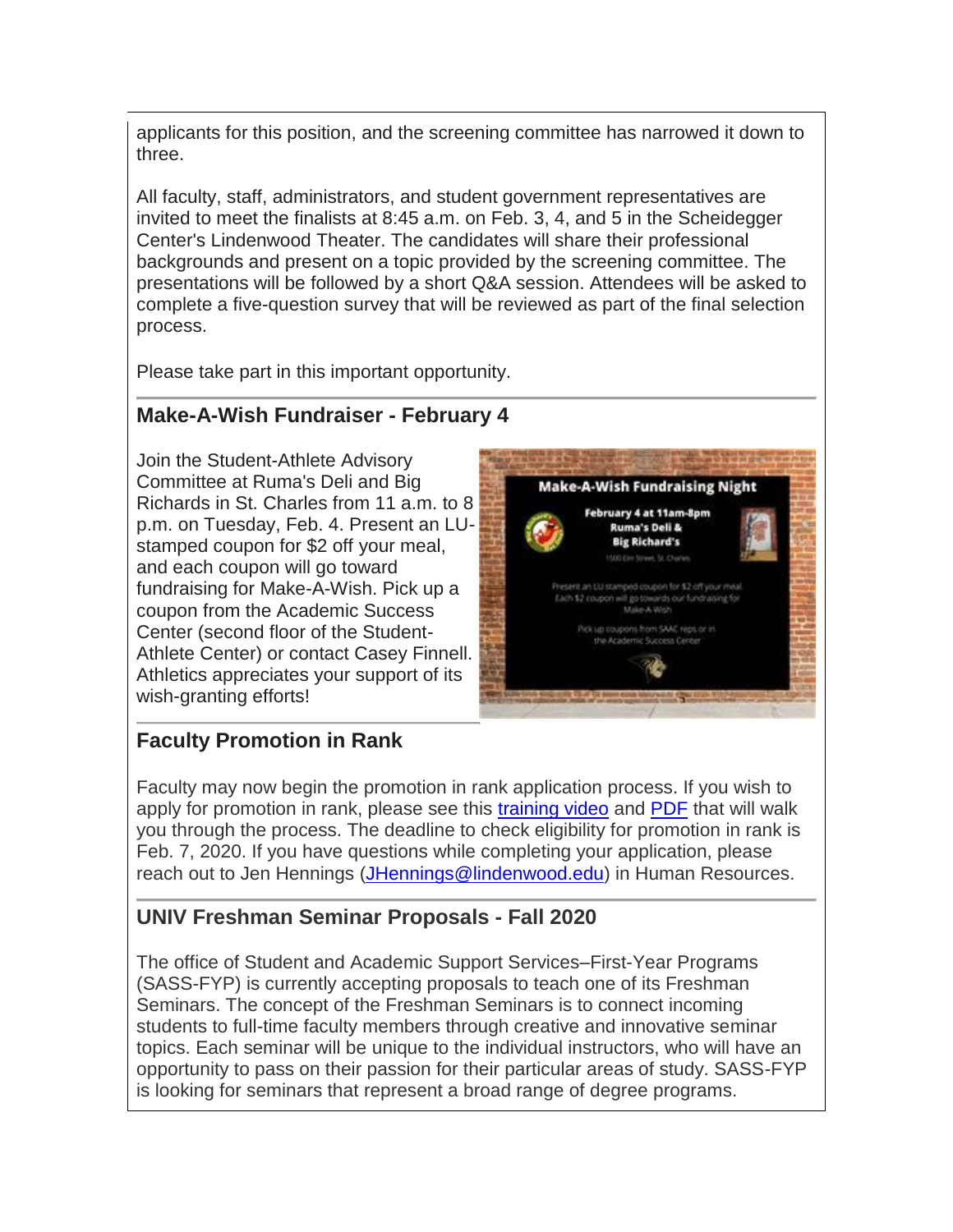Course Content

- Curricular content (Faculty Administered)

o Critical Thinking

o Written Communication

o Engagement in current practices / events for each degree/area of academic focus

o Career Connection – student organizations, professional associations

- Co-Curricular (SASS-FYP-administered)

o University Required Assessments - College Student Inventory, Alcohol Education, Sexual Assault Awareness, Mid-

Year Student Assessment, Resume and Career Meeting,

Course Details

- 1 Credit Hour–Meets once a week for the fall 2020 semester

- \$1000 stipend for instructors whose seminars are accepted into the program. [Attached is the proposal form](https://hes32-ctp.trendmicro.com/wis/clicktime/v1/query?url=https%3a%2f%2fcustapp.marketvolt.com%2flink%2faSFNi3dfKd%3fCM%3d1458424455%26X%3d70525052&umid=936f5c10-19b5-454e-9ea7-ce2d41dbfea3&auth=bc7ac43e330fa629f0cfb11786c85e83c10d06b8-8dad431242bba66b49104d1585701c6dc1b3d7b0) and the course week by week planning guide.

All proposals and rough drafts of the [week-by-week planning guide](https://hes32-ctp.trendmicro.com/wis/clicktime/v1/query?url=https%3a%2f%2fcustapp.marketvolt.com%2flink%2fT38BIPHxfb%3fCM%3d1458424455%26X%3d70525052&umid=936f5c10-19b5-454e-9ea7-ce2d41dbfea3&auth=bc7ac43e330fa629f0cfb11786c85e83c10d06b8-ff97025185a9a6ff2423c5990529a7dd8261f943) should be submitted to Sarah Leassner at [SLeassner@lindenwood.edu.](mailto:SLeassner@lindenwood.edu) The submission deadline is Wednesday, Feb. 5, 2020, at 5 p.m. If you have any additional inquiries regarding the program, please contact Sarah Leassner at [SLeassner@lindenwood.edu](mailto:SLeassner@lindenwood.edu) or 636-627-4627.

#### **24 Days Left to Nominate an Outstanding Staff Member!**

The Lindenwood community (staff, faculty, adjuncts, students, and administrators) is invited to nominate an outstanding staff member for one of five staff recognition awards. If you know an outstanding staff member, please submit a nomination at the link below. There's also an opportunity to get fabulous prizes for being a nominator, so don't delay. Award winners will be announced at the spring all-staff meeting on Wednesday, April 29, from 2 to 4 p.m.



[Make a Nomination Today!](https://hes32-ctp.trendmicro.com/wis/clicktime/v1/query?url=https%3a%2f%2fcustapp.marketvolt.com%2flink%2fy8rhcwuHi8%3fCM%3d1458424455%26X%3d70525052&umid=936f5c10-19b5-454e-9ea7-ce2d41dbfea3&auth=bc7ac43e330fa629f0cfb11786c85e83c10d06b8-f8ad838580f5442290ac04c05d9e26579a0b5695) The deadline is Friday, Feb. 28.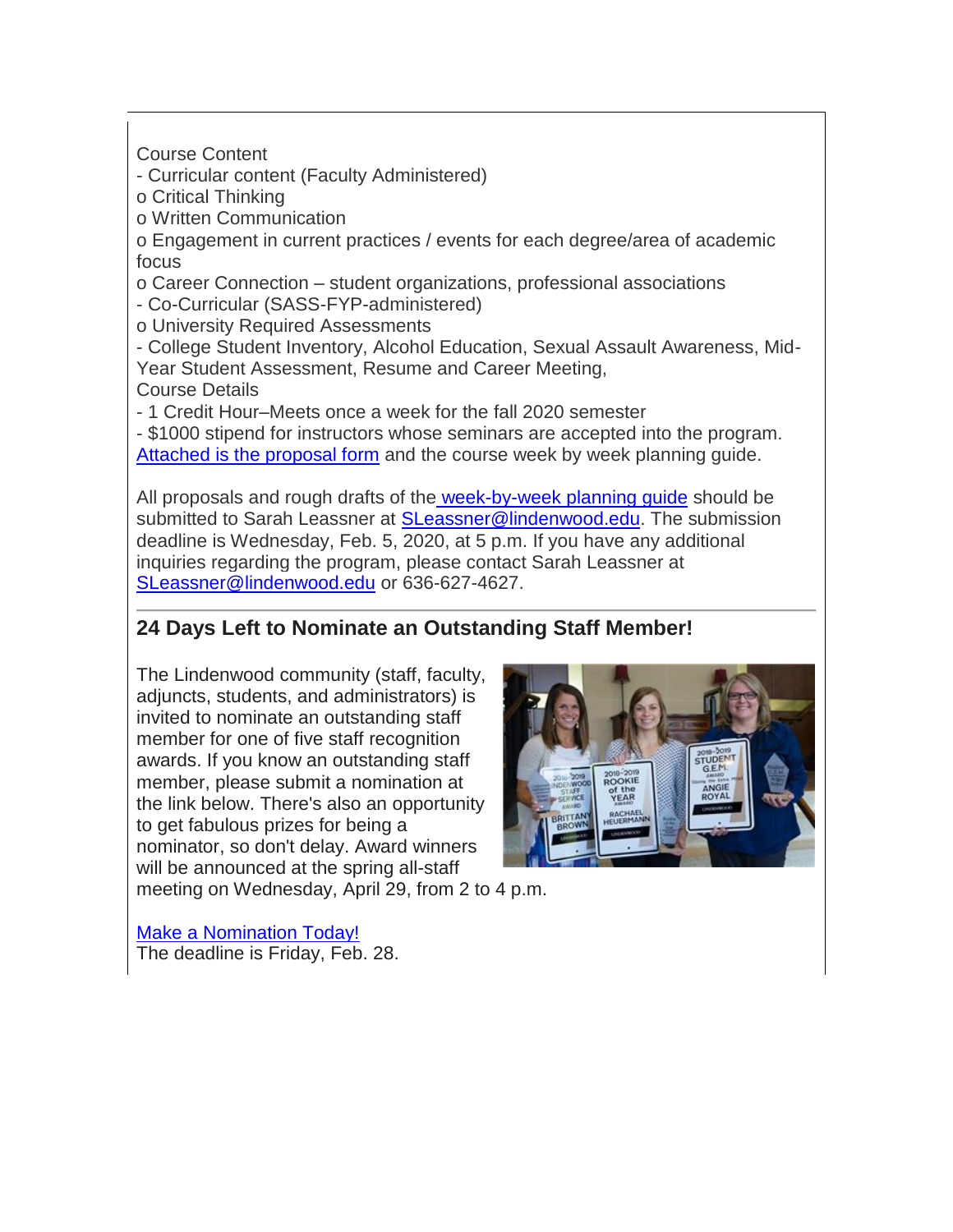

# **MOMENTS**

Q2 does it again! Have you noticed the new look to the front of the LARC? The new walkway, curb cutout, and ramp show the care and concern that Lindenwood has for our student community. Our staff, faculty, and students collaborated to determine how we can make the LARC entrance a safer and an easier space to access. It was through this collaboration we now see the results of the time, energy, and action of all involved to make our space a better place.



Thank you to all who were involved in this Q2 Moment!

-The Q2 Team



**Upcoming Learning Academy Events: [Click Here](https://hes32-ctp.trendmicro.com/wis/clicktime/v1/query?url=https%3a%2f%2fcustapp.marketvolt.com%2flink%2fi4nCFQlFFF%3fCM%3d1458424455%26X%3d70525052&umid=936f5c10-19b5-454e-9ea7-ce2d41dbfea3&auth=bc7ac43e330fa629f0cfb11786c85e83c10d06b8-e52db75ee8b297663998e911db6f74b46f9d38d9) to Register** 

 **Safe Zone Training:** Feb. 6 from 10 a.m. to 12 p.m., Hyland VIP Room, Evans Commons This is an interactive training for Lindenwood University faculty, staff, and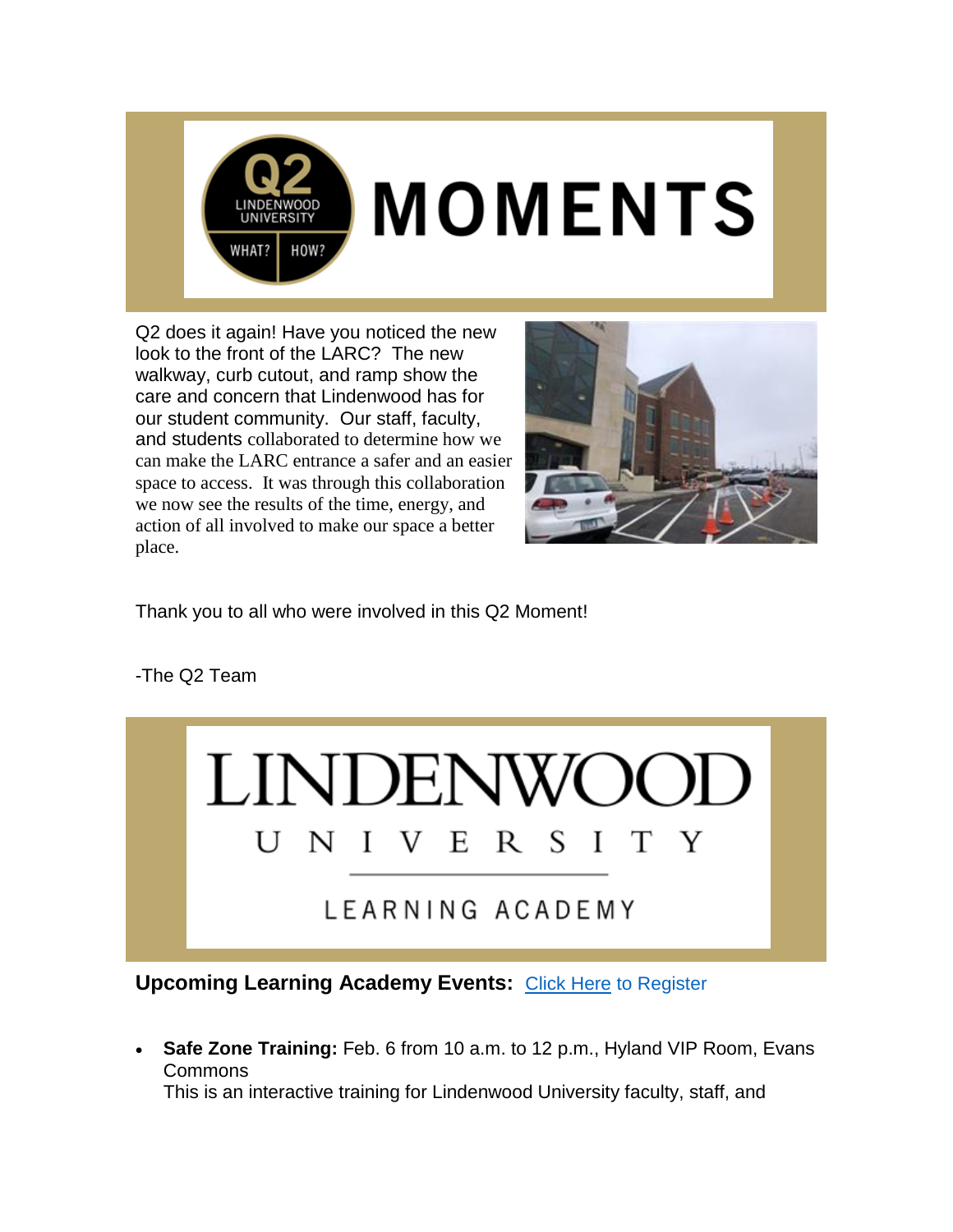students to help them understand how to support and advocate for LGBTQI students, faculty, and staff. Participants will examine LGBTQ+ identities, gender, and sexuality. [Click Here](https://hes32-ctp.trendmicro.com/wis/clicktime/v1/query?url=https%3a%2f%2fcustapp.marketvolt.com%2flink%2fsgohKpLUP5%3fCM%3d1458424455%26X%3d70525052&umid=936f5c10-19b5-454e-9ea7-ce2d41dbfea3&auth=bc7ac43e330fa629f0cfb11786c85e83c10d06b8-41c24423a3893a92d547fb123a17c102823c71bb) to register.

#### **Designing Classroom Assessments to Reduce Inequities Feb. 11, 9 – 11 a.m. Roemer Hall, Room 223**

Dr. Karen Singer-Freeman, director of academic planning and assessment at the University of North Carolina at Charlotte, will present "Designing Classroom Assessments to Reduce Inequities." This workshop will present a theoretical framework for culturally responsive assessment practices, and participants will discuss possible applications for student learning. The objectives of this session are for participants to:

- o identify features of assessment types that may produce false evidence of achievement gaps
- o evaluate whether assessments are equitable in their classes
- $\circ$  implement changes to their assignments that will support increased equity.

This session is designed for teaching faculty members and administrators that have an interest in reducing achievement gaps. Participants will gain an understanding of how assessment choices may perpetuate achievement gaps and learn about best practices to increase equity in assessment. [Click Here](https://hes32-ctp.trendmicro.com/wis/clicktime/v1/query?url=https%3a%2f%2fcustapp.marketvolt.com%2flink%2f9YofUNwcCb%3fCM%3d1458424455%26X%3d70525052&umid=936f5c10-19b5-454e-9ea7-ce2d41dbfea3&auth=bc7ac43e330fa629f0cfb11786c85e83c10d06b8-58a9b11631e706afde3ac6af3c21711f4b1adf1b) to register.

#### **Second Annual Keep it Real Session Feb. 12, 3:30 – 5 p.m. Feb. 13, 2:30 – 4 p.m. AB Leadership Room**

This powerful participatory session challenges students, faculty, and staff to examine their own biases and work together to learn how to achieve inclusive excellence. Goals of this program are to help foster a culture of understanding, support, an acceptance within our campus community and to create an inclusive environment in which all members feel respected and welcomed. Leslie Robinson, creator of the "Keep it Real" game, psychotherapist, and entrepreneur, will present the session. "Keep it Real" is an interactive board game that provides a safe space for people to explore and share their beliefs, feelings, memories, reflections, struggles, and dreams. [Click Here](https://hes32-ctp.trendmicro.com/wis/clicktime/v1/query?url=https%3a%2f%2fcustapp.marketvolt.com%2flink%2fi4nCFQlFFF%3fCM%3d1458424455%26X%3d70525052&umid=936f5c10-19b5-454e-9ea7-ce2d41dbfea3&auth=bc7ac43e330fa629f0cfb11786c85e83c10d06b8-e52db75ee8b297663998e911db6f74b46f9d38d9) to register.

#### **Teaching Tips from a Veteran**

In a recent Faculty Focus essay, a retiring professor reflects on instructional strategies that were most successful in his classroom. Read the essay [here.](https://hes32-ctp.trendmicro.com/wis/clicktime/v1/query?url=https%3a%2f%2fcustapp.marketvolt.com%2flink%2f8RFylbZMvY%3fCM%3d1458424455%26X%3d70525052&umid=936f5c10-19b5-454e-9ea7-ce2d41dbfea3&auth=bc7ac43e330fa629f0cfb11786c85e83c10d06b8-7464be695a8a8c567ce124002dbc3d735378bb32)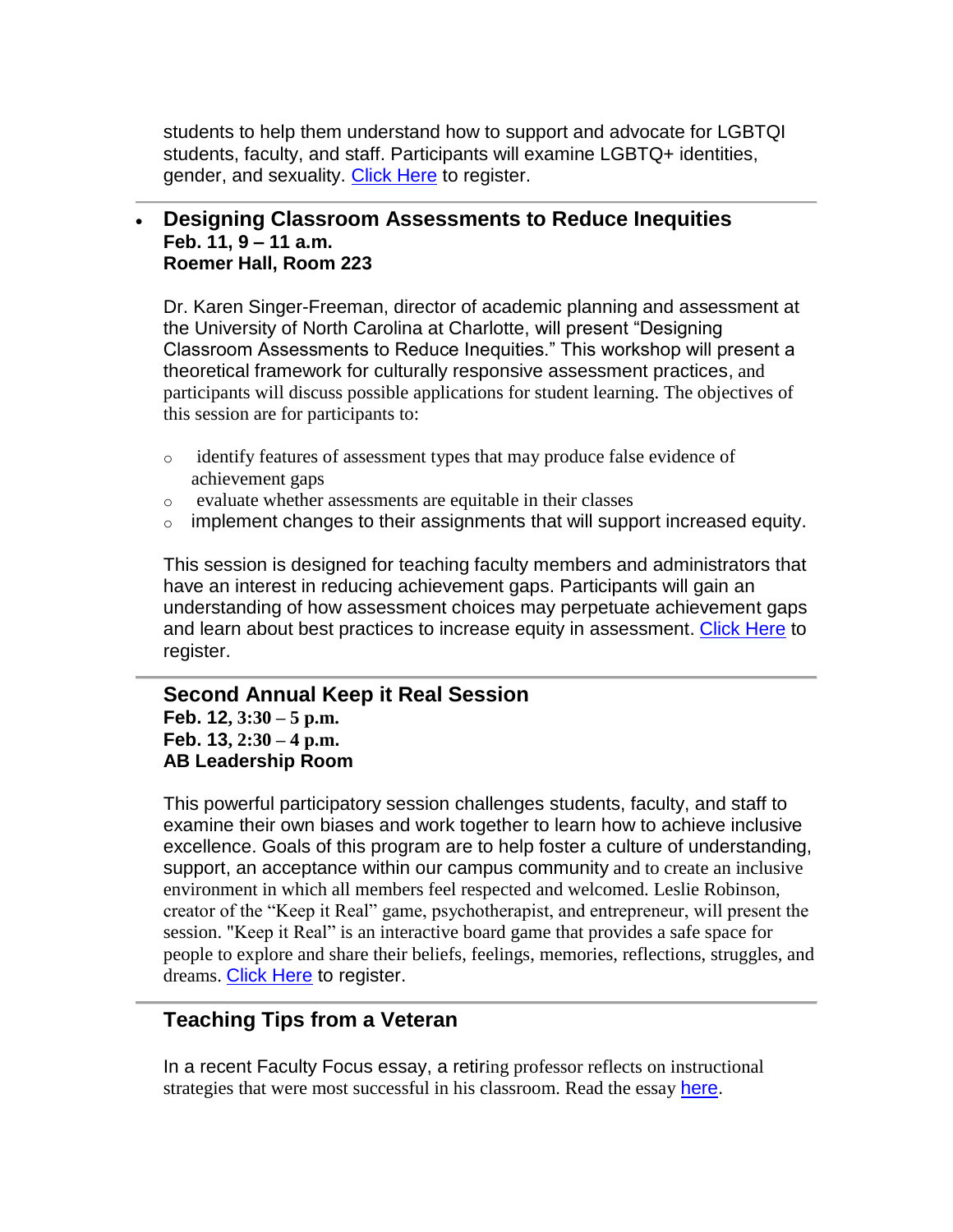#### **In Case You Missed It: Lessons Learned about Grant-writing from Guest Speaker, Dr. Ben Moore**

Recently, Ben Moore, director of the Bosnia Memory Project and associate professor of English at Fontbonne University, spoke at Lindenwood about his failures and successes in securing grant funding for his work. For those who couldn't attend, here are a few of the many lessons he shared:

- o Ideally, a project should drive the search for funding, not the other way around.
- $\circ$  Start with small grants (less than \$10,000). The work funded by these helps to establish the track record needed to secure larger ones.
- $\circ$  Collaboration is especially attractive to funders. Having an organizational partner(s) is sometimes required to secure a grant.
- o Apply for multiple grants multiple times. You will get better at articulating your projects and goals.
- $\circ$  Even if not required, include an assessment plan with measurable outcomes.
- o Consider writing release time (via salary replacement) and/or administrative help into your grant application.



Are you interested in attending the Teaching Professor Conference in May? Former Faculty Fellow and Nonprofit Administration Professor Julie Turner has also been selected to present at the conference. Please join in congratulating Julie on this accomplishment, and if you are interested, [click here](https://hes32-ctp.trendmicro.com/wis/clicktime/v1/query?url=https%3a%2f%2fcustapp.marketvolt.com%2flink%2fpu3EiBV866%3fCM%3d1458424455%26X%3d70525052&umid=936f5c10-19b5-454e-9ea7-ce2d41dbfea3&auth=bc7ac43e330fa629f0cfb11786c85e83c10d06b8-d1c7d0da38b7f326d7d52b2513d8b5739bbd99f2) to register.

#### **Upcoming Learning Academy Events: [Click Here](https://hes32-ctp.trendmicro.com/wis/clicktime/v1/query?url=https%3a%2f%2fcustapp.marketvolt.com%2flink%2fi4nCFQlFFF%3fCM%3d1458424455%26X%3d70525052&umid=936f5c10-19b5-454e-9ea7-ce2d41dbfea3&auth=bc7ac43e330fa629f0cfb11786c85e83c10d06b8-e52db75ee8b297663998e911db6f74b46f9d38d9) to Register**

- o Safe Zone 2.0: Feb. 17, from 1 to 3 p.m., Hyland VIP Room, Evans Commons
- o Safe Zone 2.0: Feb. 20 from 10 a.m. to 12 p.m., Hyland VIP Room, Evans Commons
- o Lindenwood University Retention Retreat: Feb. 20 from 2:30-4:30 p.m., AB Leadership Room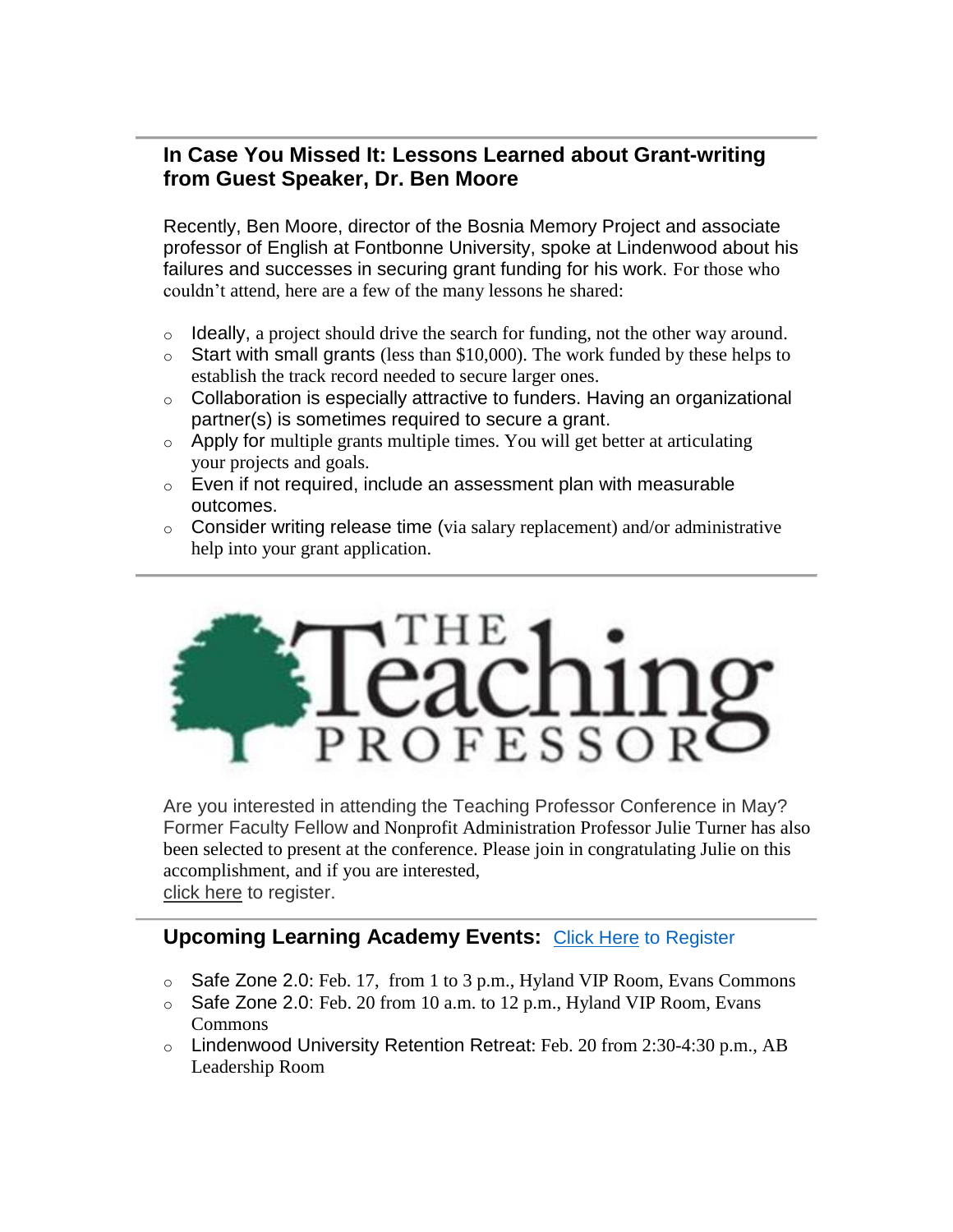#### **Excused Absences**

The following students will be on a field trip on Thursday, Feb. 6, from 10:30 to 2 p.m. at the St. Charles Historical Society for Jeanie Thies's Political Literacy class. Please excuse them from classes during this timeframe. Thank you!

Bideri, Eric Gable, Gabriela Hernandez, Angelica Hughes, Sarah Lane, Jalisha Okamoto, Hikaru Purcell, Kailee Schulz, Malcolm Williams, Michael

#### **Upcoming Events and Deadlines**

- Feb. 6 Heartland Art Club Members Exhibition opening reception, 6-8 p.m., Boyle Family Gallery
- Feb. 10-11 American Red Cross Blood Drive, Evans Commons Multipurpose Court, [RSVP: Feb 10,](https://hes32-ctp.trendmicro.com/wis/clicktime/v1/query?url=https%3a%2f%2fcustapp.marketvolt.com%2flink%2fkXg9Hxr7tf%3fCM%3d1458424455%26X%3d70525052&umid=936f5c10-19b5-454e-9ea7-ce2d41dbfea3&auth=bc7ac43e330fa629f0cfb11786c85e83c10d06b8-64b5ed0a255cf61e6b94cebd2f7c7c122c15ee48) [RSVP: Feb 11](https://hes32-ctp.trendmicro.com/wis/clicktime/v1/query?url=https%3a%2f%2fcustapp.marketvolt.com%2flink%2famW6FgRT8b%3fCM%3d1458424455%26X%3d70525052&umid=936f5c10-19b5-454e-9ea7-ce2d41dbfea3&auth=bc7ac43e330fa629f0cfb11786c85e83c10d06b8-be246271045e37a1ece5f135dd6c8e3f5acb7d5a)
- Feb. 15 [The Isley Brothers,](https://hes32-ctp.trendmicro.com/wis/clicktime/v1/query?url=https%3a%2f%2fcustapp.marketvolt.com%2flink%2f8ZBeVoQ6ua%3fCM%3d1458424455%26X%3d70525052&umid=936f5c10-19b5-454e-9ea7-ce2d41dbfea3&auth=bc7ac43e330fa629f0cfb11786c85e83c10d06b8-226f98e1e6e3b632c42146ece794c6e2c2881bc7) 8 p.m., The Lindenwood Theater
- Feb. 18 [Langenberg](https://hes32-ctp.trendmicro.com/wis/clicktime/v1/query?url=https%3a%2f%2fcustapp.marketvolt.com%2flink%2fpLfPsofqpo%3fCM%3d1458424455%26X%3d70525052&umid=936f5c10-19b5-454e-9ea7-ce2d41dbfea3&auth=bc7ac43e330fa629f0cfb11786c85e83c10d06b8-ef4776352bbd1d64c48ea9d4be76a13964f9bdc0) Speaker Series [Bob Chitester,](https://hes32-ctp.trendmicro.com/wis/clicktime/v1/query?url=https%3a%2f%2fcustapp.marketvolt.com%2flink%2fLSbVgouzon%3fCM%3d1458424455%26X%3d70525052&umid=936f5c10-19b5-454e-9ea7-ce2d41dbfea3&auth=bc7ac43e330fa629f0cfb11786c85e83c10d06b8-d31f9c1fa880801d87d0289662177fcfaf5e023b) 3-4 p.m., Dunseth Auditorium
- Feb. 20 Spring Career Fair, 2-5 p.m., Evans Courts
- Feb. 22, March 7 & 28 FAFSA Frenzy, 10 a.m. 1 p.m.,Spellmann Center computer lab